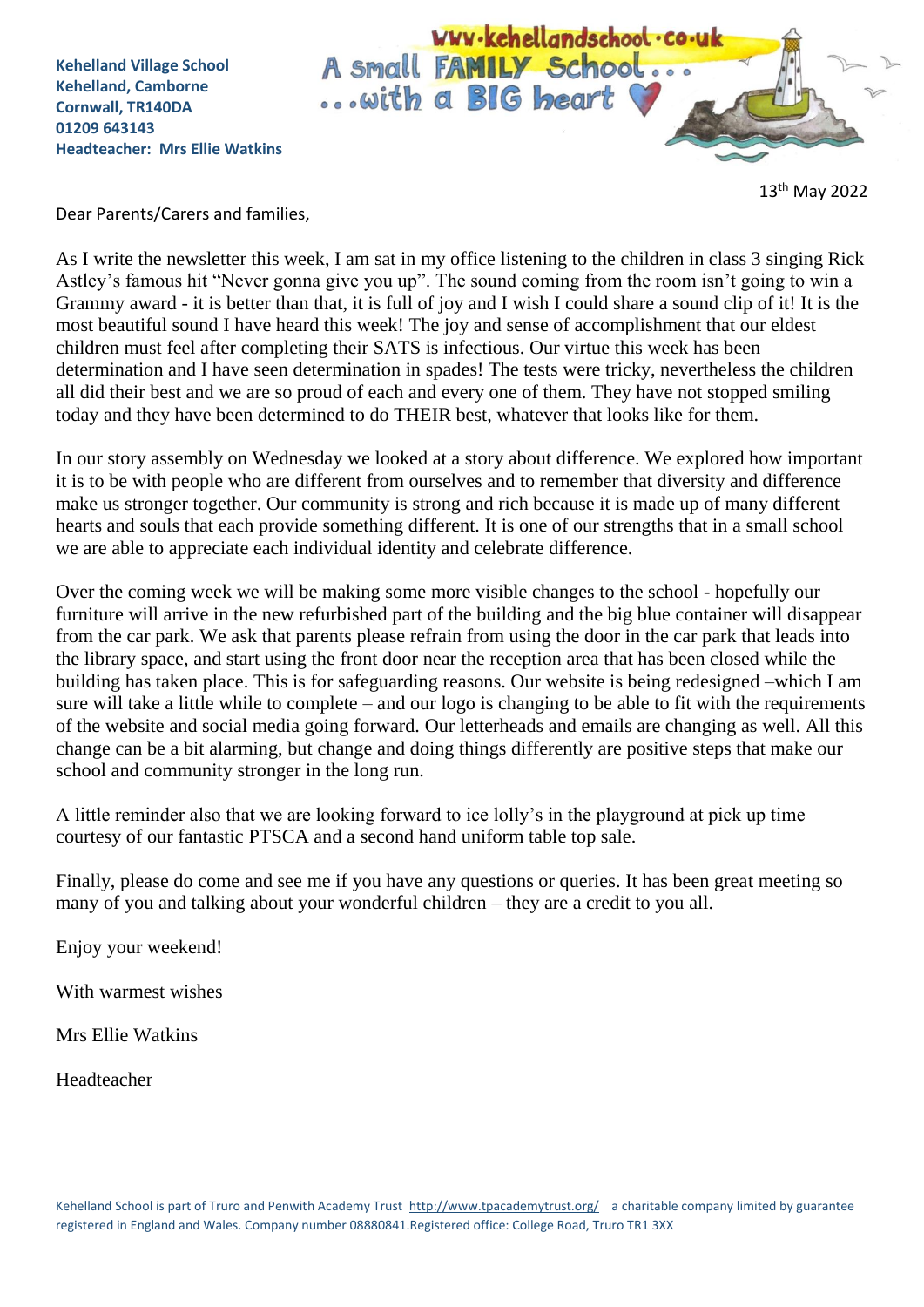**Kehelland Village School Kehelland, Camborne Cornwall, TR140DA 01209 643143 Headteacher: Mrs Ellie Watkins**



# **Lighthouse Keepers**





### **Class 3 Book Reviews**

Back to school, but it's not all bad. Sports Day, the school fair and Tom's birthday are all coming up. The review for this book sounds a bit like Summer term at Kehelland! Millie's enthusiasm for Tom Gates Everything's Amazing was wonderful to see and there are lots of avid readers eagerly waiting for Alicia to finish reading the book choice this week! Liz Pichon has proved to be a very popular author in Class 3 this year. Take a look at the link to see other books children have enjoyed reading after Tom Gates.

<https://www.booksfortopics.com/books-for-fans-of-tom-gates>





**School Meals – week beginning 16th May**



**Week 2**